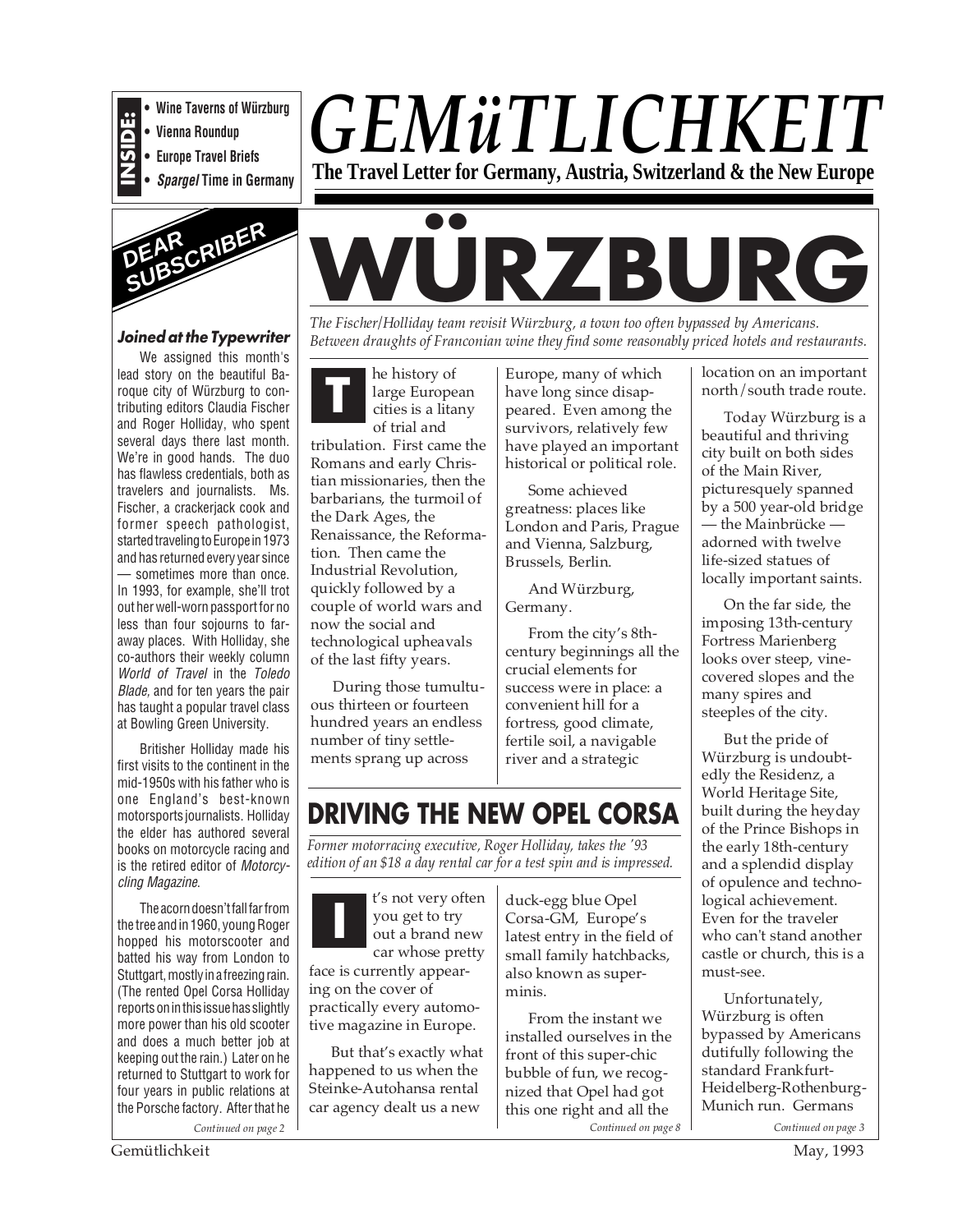## *DEAR SUBSCRIBER*

*Continued from page 1*

headed for the U. S. and found work with Owens-Corning Fiberglas overseeing the company's motor racing activities on such circuits as Daytona, Watkins Glen and Sebring. Then came a tour of duty at Owens-Corning's Brussels office. Holliday speaks fluent German and passable French.

Somewhere in this continent to continent frenzy Holliday and Fischer hooked up as a travel writing team. He needed someone who knew about food and she welcomed an interpreter.

You'll be hearing more from Claudia and Roger in the next few months because on this assignment for us they also covered Rothenburg ob der Tauber and Stuttgart.

#### **Down on the Farm**

For a couple of years I've been promising to report on "farm vacations." The idea sounds great: You send for the tourist office brochure and from it pick a likely looking farm at which to stay for a few days. All those listed are supposed to be genuine, operating farms, complete with animals, farm equipment and real live farmers. It's inexpensive, far from the tourist crowd and one expects the food to be hearty and plentiful. The big payoff, of course, is that the traveler will find the "real" Austria (or Germany, or Switzerland, or France, etc.).

We chose a farm in Kramsach, Austria, just off the autobahn about halfway between Kufstein and Innsbruck. We paid about \$40 for room and breakfast. My mother's side of the family are all Nebraska farmers and as a youngster I spent a fair amount of time on farms and around farmers and farm animals. But after one day in Kramsach I became acutely aware of how much I had

forgotten about life on the farm. I had forgotten, for example, how hard farmers, especially their wives, work. Poor Mrs. Kramsach Farmer had to help with the chores, raise several small children (I recollect five) and be concierge, upstairs maid, waitress, desk clerk, cashier and cook for some 20 guests. For all I know she had an egg route on the side. Nobody should have to work that hard. Through it all she was pleasant, though harried and obviously tired. She aged before our very eyes.

Two other aspects of farm living that my childhood memories had repressed were bugs and smells. It was very hot and humid in Kramsach, weather conditions which foster healthy, vigorous bugs and raise the odor of fresh, rich manure to a point beyond the threshold of pain . The smells I can handle, there is nothing like them to revive a memory. In fact, the sharp farm whiffs that one constantly encounters driving through the countryside in Germany, Austria and Switzerland take me instantly back 40 years to my Uncle Robert's feedlot in Syracuse, Nebraska or to my Uncle Victor's dairy barn in Bennington, Nebraska.

But bugs and flies are a different matter. Having no socially redeeming value, they fit the definition of pornography. At bedtime I left a window open and stupidly turned on my bedside light to read. I was deep into my book, lost to the world when soft, scurrying noises caught my attention. Completely covering about a nine square-foot section of the ceiling above my light were what had to have been hundred of thousands — maybe millions — of tiny green bugs. A few hundred of them buzzed around my light and a few dozen more landed on various exposed portions of my anatomy. For them it was mid-night snack time. All I could do was what I did: kill as many as possible and turn out the light.

We left early the next morning with a better awareness of our ability to tolerate real country living. Our advice to you is to understand yourself and what you're willing put up with. City folk should approach farm stays with caution.

#### **Clearing the Desk**

• Last month's issue was printed on white paper rather than our usual off-white. An unfortunate error for which we apologize.

• The **Eurotunnel** under the English Channel between Folkstone, England, and Calais, France, will open in December. You will drive your car onto a train called Le Shuttle which will depart every 15 minutes for the 35-minute trip. Prices have not been announced.

• Subscriber Mary Schwichtenberg of Lake San Marcos, California, writes that she enjoys Gemütlichkeit but asks us to indicate hotels and restaurants that are wheel chair accessible. I'm embarrassed that doing so simply never occurred us and promise to note wheelchair accessible places in the future. However, since some data has already been collected, for the next few months not all of our listings will carry this essential information. Thanks, Mrs. Schwichtenberg, for spurring us to do something we should have done years ago.

• Finally, a little luck. Good friends and subscribers Mick and Jane Cummins of San Rafael, California, report being upgraded by Sixt/Budget in Germany from an Audi 80 to a Mercedes 300 SC. Sixt/Budget didn't have a car with automatic transmission car in the category the Cumminses had reserved. They term the Sixt/Budget people "wonderful." Who wouldn't? — RHBĬМ

| Rating Key - Hotel |  |  |
|--------------------|--|--|
|--------------------|--|--|

| Vol. 7, No. 5 $GEM\ddot{u}TLICHKEI$<br>May, 1993<br>The Travel Letter for Germany, Austria, Switzerland & the New Europe<br>Editor & Publisher:  Robert H. Bestor, Jr.<br>Associate Editors:  E. Schiller, L. Troop                                                                                                                                                                                                                                                                                                                                                                                                                                                                       | natility New Truttle<br>Basic accommodations or a hotel that underachieves. Suitable only<br>for stays of one or two nights.<br>Good hotel, typical of its class. Suitable for a longer stay.<br>П<br>A cut above other hotels in its price category.<br>Ш<br>IV<br>Excellent accommodations.<br>A great hotel, world-class, could be a<br>memorable experience.                                                                                                                                                                                                              |
|-------------------------------------------------------------------------------------------------------------------------------------------------------------------------------------------------------------------------------------------------------------------------------------------------------------------------------------------------------------------------------------------------------------------------------------------------------------------------------------------------------------------------------------------------------------------------------------------------------------------------------------------------------------------------------------------|-------------------------------------------------------------------------------------------------------------------------------------------------------------------------------------------------------------------------------------------------------------------------------------------------------------------------------------------------------------------------------------------------------------------------------------------------------------------------------------------------------------------------------------------------------------------------------|
| Design & Composition:  Paul T. Merschdorf<br>Consulting Editor:  Thomas P. Bestor<br>Subscription Dept:  N. Badely, K. Steffans<br><b>Gemütlichkeit</b> (ISSN 10431756) is published monthly by UpCountry Pub-<br>lishing, 2892 Chronicle Avenue, Hayward, CA 94542. TOLL FREE: 1-800/<br>521-6722 or 510/538-0628. FAX: 510/582-8296. Subscriptions are \$67 per<br>year for 12 issues. While every effort is made to provide correct information<br>in this publication, the publishers can make no quarantees regarding<br>accuracy. Second-class postage paid in Hayward, CA.<br><b>POSTMASTER: SEND ADDRESS CHANGES TO:</b><br>Gemütlichkeit, 2892 Chronicle Ave., Hayward, CA 94542 | <b>Restaurants</b><br>Acceptable meals, but <i>only</i> if the price is right.<br>❖<br>Good food but not good value, overpriced.<br><b>泰泰</b><br>Serves good, plain food, typical of the region.<br>A cut above other restaurants in its price category.<br>☆<br>Outstanding food and service.<br>☆☆<br>A great restaurant in every respect<br>***<br><b>Special Designations</b><br>By virtue of location, decor, special charm, warmth of management,<br>G<br>or combination thereof, an especially pleasant establishment.<br>Offers significant value.<br>S<br>Stay away. |
| Gemütlichkeit                                                                                                                                                                                                                                                                                                                                                                                                                                                                                                                                                                                                                                                                             | May, 1993                                                                                                                                                                                                                                                                                                                                                                                                                                                                                                                                                                     |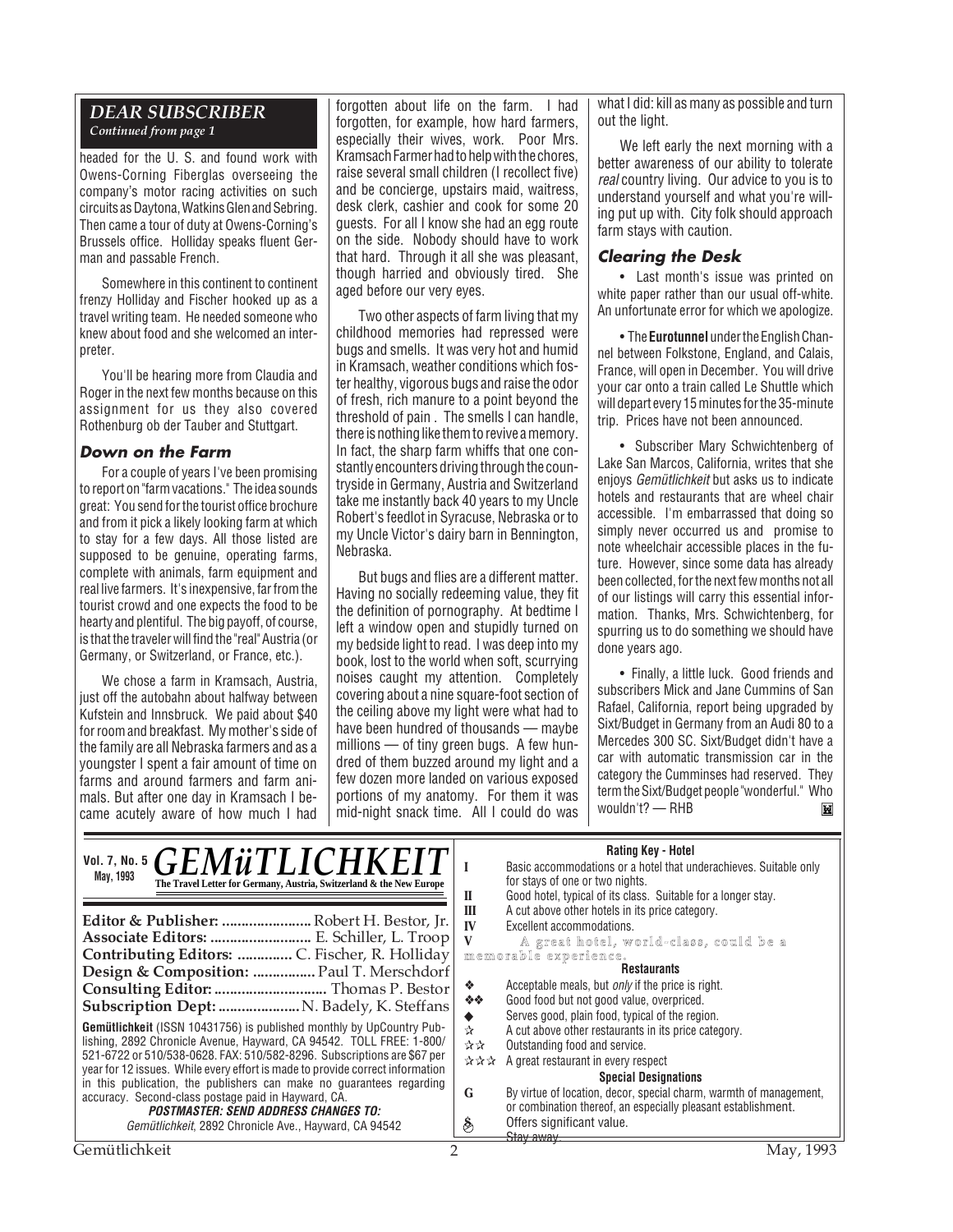#### *WÜRZBURG Continued from page 1*

comprise 80% of the city's visitors.

In order to do our bit to rectify this dreadful state of affairs we returned last month after an absence of several years and found everything we loved about the city is unchanged.

With over 4,000 beds in 45 or so hotels, pensions and gasthofs available, accommodations are rarely a problem even during busy periods.

#### **Maritim Hotel Würzburg**

Located just off the ring road, close to the train station and adjacent to the Congress Centrum, the Maritim understandably focuses its attention on the business sector. Though all the necessary features from meeting rooms to banquet facilities are present, they're of little benefit to the average tourist.

Our moderately-sized room had a decent view of the river and the usual amenities — color TV, radio, mini-bar and phone. The furnishings were typical but not unpleasant with a full length mirror, a small table and two upholstered chairs. We were surprised, however, that in a relatively new hotel there were few electrical outlets and, even worse, the room was poorly lit. Two bedside lamps had ultra low-watt bulbs and were totally inadequate for bedtime reading.

The bathroom was considerably brighter with both a tub and a shower in addition to a hairdryer, terry cloth bathrobes and, something of a rarity, washcloths.

The cost of the room was 388 DM (\$241) with an extensive breakfast buffet that was a bit hectic but among the better ones we've ever ravaged.

This large hotel with 293 rooms also has an indoor swimming pool, sauna, sun room, three restaurants

#### **WÜRZBURG**

**Population**: 128,000

**Altitude:** 597 feet

#### Approximate distances from:

| 110 km | 69 miles  |
|--------|-----------|
| 540 km | 338 miles |
| 300 km | 188 miles |
| 110 km | 69 miles  |
| 60 km  | 38 miles  |
| 280 km | 175 miles |
| 150 km | 94 miles  |
|        |           |

#### **Würzburg Tourist Offices**

Tourist Info Pavilion at train station Monday-Saturday 8:00 am-8:00 pm Telephone: 09 31- 37436

Tourist Information Office Haus zum Falken–Falcon House Upper Market Square Monday-Friday 9:00 am-6:00 pm Saturday 9:00 am-2:00 pm Telephone: (09 31) 37398

Recommended tourist office publications in English:

- Würzburg City Map. Free.
- Würzburg Information for Tourists. Free.

• Würzburg Tourist Guide. Color photos, detailed information on local sights. 96 pages. Approximately 7 DM (\$4.34).

Guided strolls in English depart Tues.-Sat. (except holidays) at 11:00 am from Haus zum Falken. Mid-April to the end of October. Two hours, 10 DM (\$3.80), includes entrance to Residenz.

#### **Annual Events–1993 Dates**

| 62nd Mozart Festival          | <b>June 5-26</b> |
|-------------------------------|------------------|
| Wine Festival at Bürgerspital | June 21-25       |
| Wine Festival at Residenz     | June 29-July 2   |
| Killiani-Volkfest             | <b>July 3-19</b> |
| 35th Würzburg Wine Festival   | Sept. 17-27      |
| Würzburg Jazz Festival        | Nov. 5-7         |
| <b>Bach Concert Days</b>      | Nov. 20-28       |
| Christmas Market              | Nov. 26-Dec. 23  |
|                               |                  |

and a bar.

Maritim Hotel Würzburg, Pleichertorstrasse 5, 8700 Würzburg, telephone 09 31-3 05 30, fax 09 31-1 86 82. Singles 219 DM to 339 DM (\$136-\$210), doubles 280 DM to 388 DM (\$174- 241). Major cards.

**Maritim Hotel Würzburg: II**

#### **Hotel Rebstock**

Another well-known hostelry, the efficiently run **Hotel Rebstock** has a stunning yellow and white rococo facade, a history of hospitality that goes back to 1408 and a pleasant situation in the university district between the river and the Residenz. Just inside the front doors are a charming circular bar and lounge area with an enormous skylight and floor-to-ceiling French windows.

The hotel had a major overhaul in 1986 so the guest rooms are attractively decorated and furnished; fresh and up-to-date with double-pane windows to block out sounds from the busy street below.

Hotel Restock (Best Western), Neubaustrasse 7, 8700 Würzburg, telephone 09 31-3 09 30, fax (09 31) 3 09 3100. Singles 167 DM to 234 DM (\$104-\$145), doubles 270 DM to 319 DM (\$168-\$198). During May, June, September and October there is a 20 DM (\$12.50) increase per room. Major cards. **Hotel Restock: II**

#### **Walfisch Hotel**

Smaller, quieter and cheaper, with an unbeatable view of the Fortress Marienberg just across the river, is the **Walfisch Hotel**. A lot has been done to modernize the mechanics of the place since our last stay here six years ago but the big bowl of fresh fruit is still on the reception desk and the staff is as friendly as ever.

*Continued on page 4* Most of the double rooms overlook the fortress; none are particularly large but all have the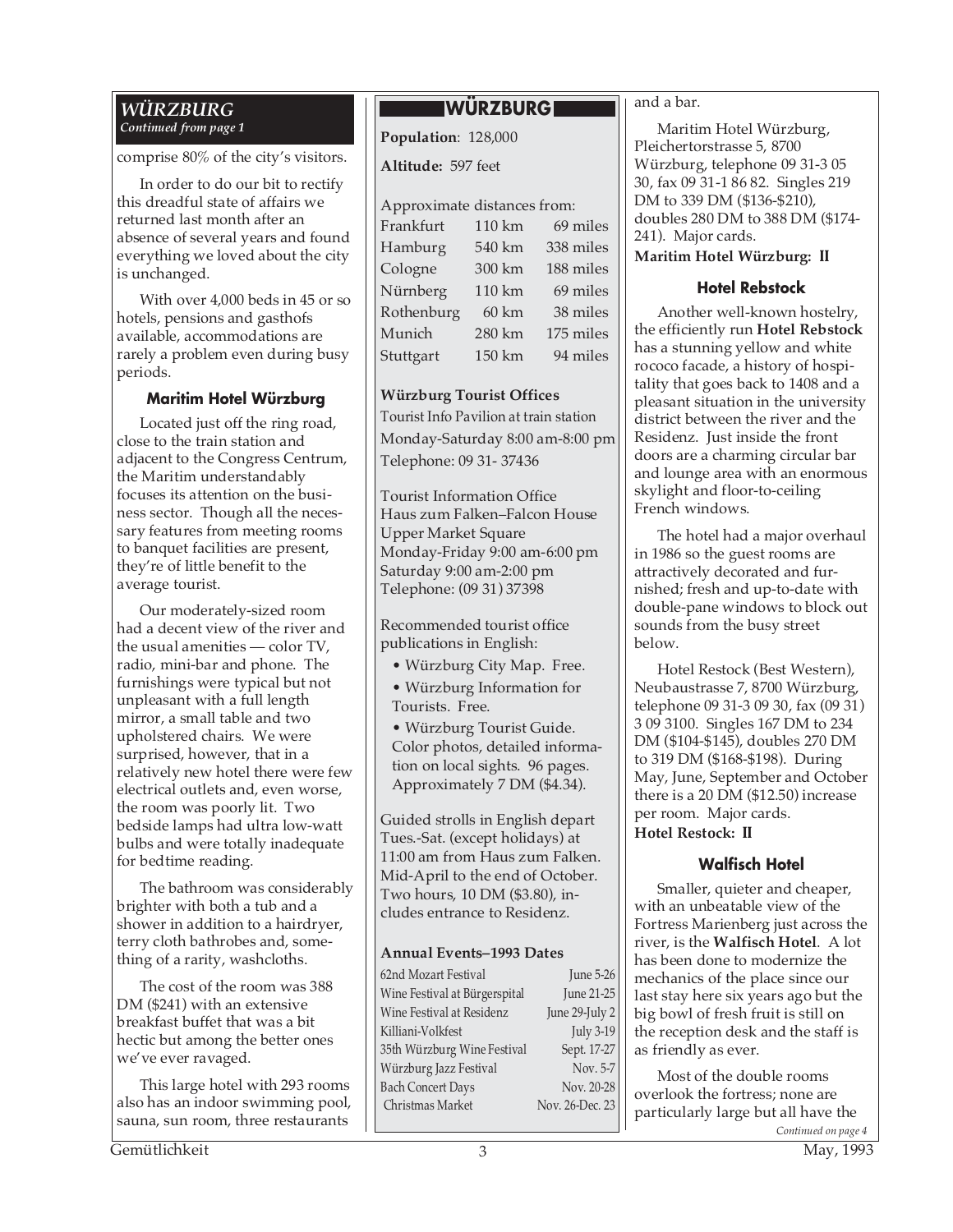#### *WÜRZBURG HOTELS Continued from page 3*

basic elements of comfort: TV, phone, minibar, etc. Our favorite is the round-window room on the top floor for 200 DM (\$124); it's not very big and the twin beds are

perpendicular to each other but the photographic opportunities are outstanding!

The excellent restaurant has a complete menu with main dishes in the 22.50-34.00 DM (\$14- 22) range.

One nice touch: just by the elevator is a special display of children's books about whales, making a happy connection with the hotel name which translates to what else but …'whale'.

Walfisch Hotel, Am Pleidenturm 5, D-8700 Würzburg, telephone 09 31-5 00 55, fax 09 31- 5 16 90. Singles 150 DM to 180 DM (\$93- \$112), doubles 200 DM to 280 DM (\$124-\$174). Major cards. **Walfisch Hotel: III \$**

#### **Gasthof Zur Stadt Mainz**

choice in

Our first Würzburg. We've

EDITOR'S **CHOICE** 

seldom had a more gracious reception. Fifteen rooms on three floors over a restaurant on a busy thoroughfare. Very simple, very plain but absolutely loaded with genuine hospitality and charm.

The gasthof, which has been making travelers happy since 1430, attracts passersby with its pretty rococo facade.

The rooms were all redone three years ago with white walls, flowered drapes, deep blue carpets, knotty pine furniture and good lighting. Each room has a crisp, clean bathroom with toilet and shower. The hallways and stairway landings aren't bad either with lots

### **GERMANY'S FAVORITE SPRING VEGGIE**

All over Germany in the merry months of May and June a strange compulsion grips the nation — *Spargel* mania! It's asparagus season and the Germans just can't get enough of it.

From Lübeck to Lindau, a perfect asparagus spear is white and about 3/4" in diameter, the direct opposite of the pencil-thin, green stuff we revere here in the U.S. The classic presentation is a full pound of asparagus served as a main course with hollandaise and boiled new potatoes. Sometimes for variety, it comes with butter or savory herb pancakes.

But the delicacy can appear just about anywhere on the menu, with the possible exception of dessert. Spargel soups abound, usually cream-style, often with crab. One restaurant we saw offered lobster salad with mushrooms and asparagus, another dished it up with mussels and saffron rice. And, of course, a hearty portion can accompany any kind of meat.

Home-grown *Spargel* is obviously the best. There are 2,000 growers in Bavaria alone. Not surprisingly, competition comes from abroad but since the Germans prefer to prepare and eat *Spargel* the same day it is harvested, offerings from Greece and Turkey start out at a significant disadvantage. Many farmers sell directly from their homes to consumers, others bring the produce to market where long lines form instantly.

The cost for this seasonal treat? A few weeks ago we noted *Spargel* as an al a carte menu selection at from 33 DM to 46 DM (\$20-\$29). In markets the price for the fresh, uncooked stuff was around 15 DM per kilogram, about \$9.00 a pound.Twil

> of plants, dried flower arrangements and a collection of antique cast-iron stoves. However, the hotel does not have an elevator.

The Stadt Mainz is known for Franconian specialities: wedding soup, hot onion pie, oxtail stew; all in generous proportions and at reasonable prices.

The typical German *stube*

always has plenty of atmosphere but not many can compare to this one for coziness and easy informality. Every inch of wall space is covered with antlers, paintings and photographs. Shelves and window ledges hold pottery and plants and copper pots. Sunlight

pours in through leaded windows. Benches and long wooden tables line the walls, each with a pot of fresh flowers.

An indication of the management's thoughtfulness: the menus are translated into *many* languages…including Braille and Russian. Even better, while we were there a Japanese cook was called out of the kitchen to help two of his fellow countrymen order their meals. The Schwarzmann family are travelers themselves and know what it's like to be a stranger in a foreign land.

The Zur Stadt Mainz is also in a good location, on a pleasant street not far from the train station and only a short walk from the Juliusspital and the Burgspital (see

article page five).

Gasthof Zur Stadt Mainz, Semmelstrasse 39, 8700 Würzburg, telephone 09 31-5 31 55, fax 09 31-5 85 10. Singles 130 DM (\$81), doubles 180 DM to 190 DM (\$112- 118). Major cards except Diner's Club.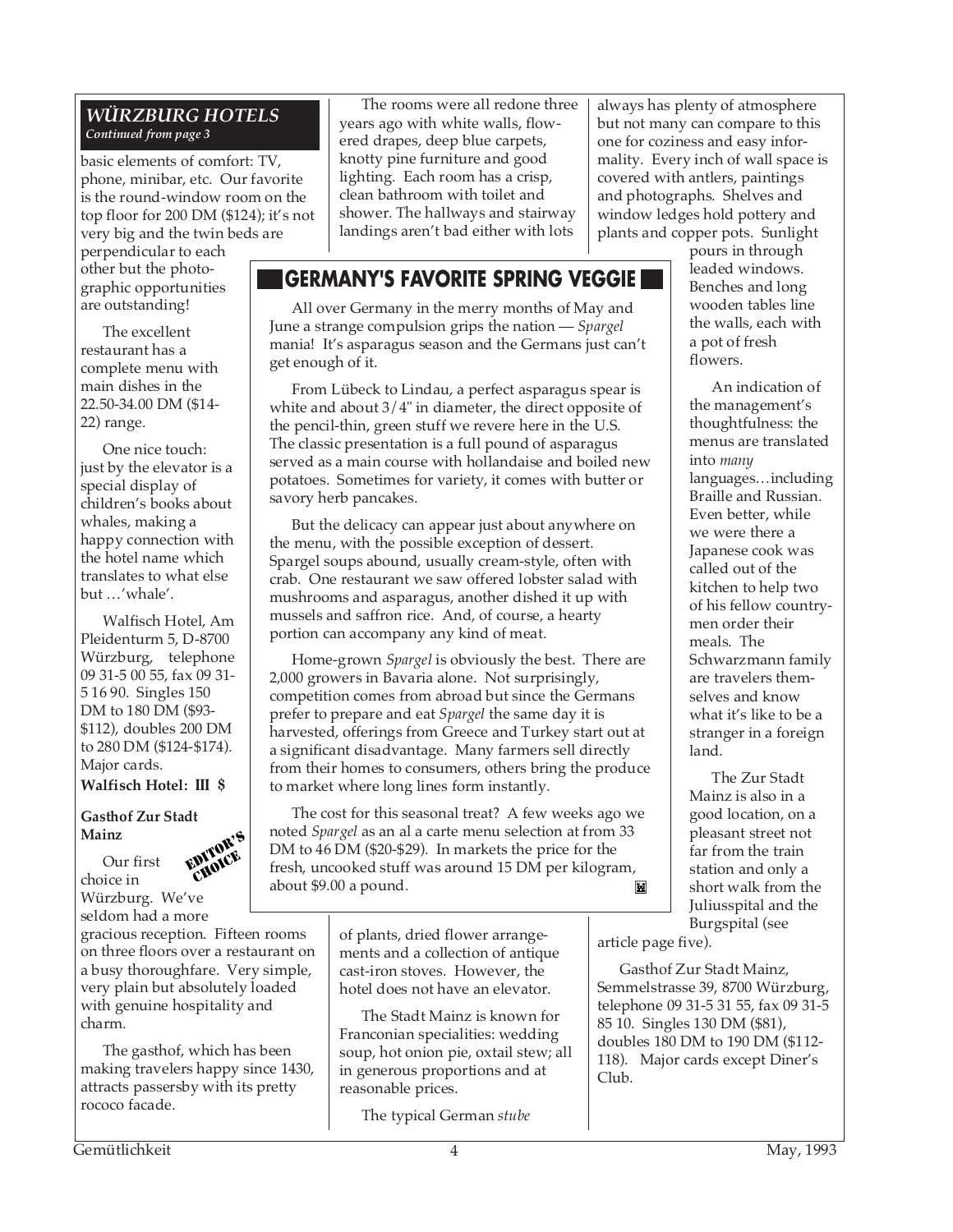**Gasthof Zur Stadt Mainz: III G \$**

## **EATING WELL IN WÜRZBURG**

Good eating places abound in<br>Würzburg. The first one Würzburg. The first one that local people always mention as their  $\mathbf{W}_{\mathbf{d}}\mathbf{W}$  favorite is... **EDITOR'S**<br>EDITOR'S CHOICE

#### **Backöfele**

This 500 year-old Würzburg institution combines all the elements of a beer hall, wine *stube* and restaurant into a rustic, eclectic scene. It's hectic, it's casual and it's fun.

A beer costs between 3 DM and 4.50 DM (\$1.86-\$2.81) and bowls of soup average 6 DM (\$3.72). Bratwurst and sauerkraut are tempting at 8.90 DM (\$5.53) but on this our third visit we decided to expand our horizons. Pork loin chops in an excellent sauce of fresh mushrooms and cream with fried potatoes and salad cost 21.50 DM (\$13.41). The marinated lamb chops were more expensive at 33.50 DM (\$20.80) but served rare, as ordered, and smartly arranged on a bed of ratatouille, garnished with sprigs of fresh rosemary.

The exterior of Backöfele is unassuming and could easily be mistaken for some kind of storage facility, located as it is on a narrow, side street. In fact, at first glance you'd hardly suspect the faded green wooden door leads to a restaurant. Persevere.

Gaststätte Backöfele, Ursulinergasse 2, 8700 Würzburg, telephone 09 31-5 90 59. Moderate. No credit cards. Reservations essential.

**Gaststätte Backöfele:** ✰

#### **Weinhaus zum Stachel**

On another evening we went to the **Weinhaus zum Stachel**, now celebrating its 580th birthday, and opted for a table in the courtyard. A beautiful place. Small, with *Continued on page 8 Continued on page 8 Continued on page 8* 

# **FRANCONIAN WINE TAVERNS OF WÜRZBURG**

n the 23rd of June, in the year 1319, Johann von Steren had a good idea. He established the Bürgerspital zum Heilige Geist to care for the sick and needy citizens of Würzburg and at the same time designated certain of his vineyards to provide the necessary financial support. **O**

A couple of centuries later, Prince Bishop Julius Echter followed suit and founded the Juliusspital with the same general goals in mind and a similar motivation: 'to acquire divine salvation through the mortal and the eternal through the transient'.

Today these two institutions are among the oldest and largest wine estates in Germany, with 140 and 170 hectares respectively, and still provide the major source of income for their charities.

Franconia, the wine region around Würzburg, is known for full bodied, dry white wines traditionally bottled in the distinctive green, flask shaped 'bocksbeutel'. The mild and fruity Müller-Thurgau grape accounts for 60% of the area production, another 25% is the more vigorous Sylvaner, said to be the best produced anywhere. Rieslings are popular as are some modern varieties including the flowery Bacchus.

The German poet and wine connoisseur, Goethe, was a great fan of Franconian wine — he drank close to three bottles a day — and in 1821 he consumed 900 liters, proclaiming as he did that, 'Life's most profound wisdom lies in wine'.

The best bottles, of course, remain in Germany so even if you're not normally a white wine devotee, reserve judgment until you try these. And what better place to do so than at the aforementioned spitals?

#### **Burgerspital Weinstube**

The Burgerspital can handle up to 400 winers and diners at any one time in its various rooms. In nice weather the action spills out into the courtyard where waiters in authentic leather cellarer's aprons work diligently and spital residents enjoy the warm sunshine on the balconies above and wait for their daily glass of wine.

Medium dry wines–Müller — Thurgau, Bacchus, Sylvaner, Mario-Muskat and Kerner Kabinett — are available by the glass for 4.20-5.25 DM (\$2.60-\$3.26). Drier versions of Müller-Thurgau and Kerner Kabinett cost 4.50-5.25 DM (\$2.80-\$3.26).

Full, moderately-priced meals are served throughout the day.

Bürgerspital Weinstube, Theaterstrasse 19, 8700 Würzburg, telephone 09 31-1 38 61. Closed Tuesday. No credit cards. **Bürgerspital Weinstube:** ◆ **G \$**

#### **Juliusspital Weinstube**

The Juliusspital is considerably smaller. We sat in a little nook by a leaded glass window. Fresh tulips and a candle graced the table in a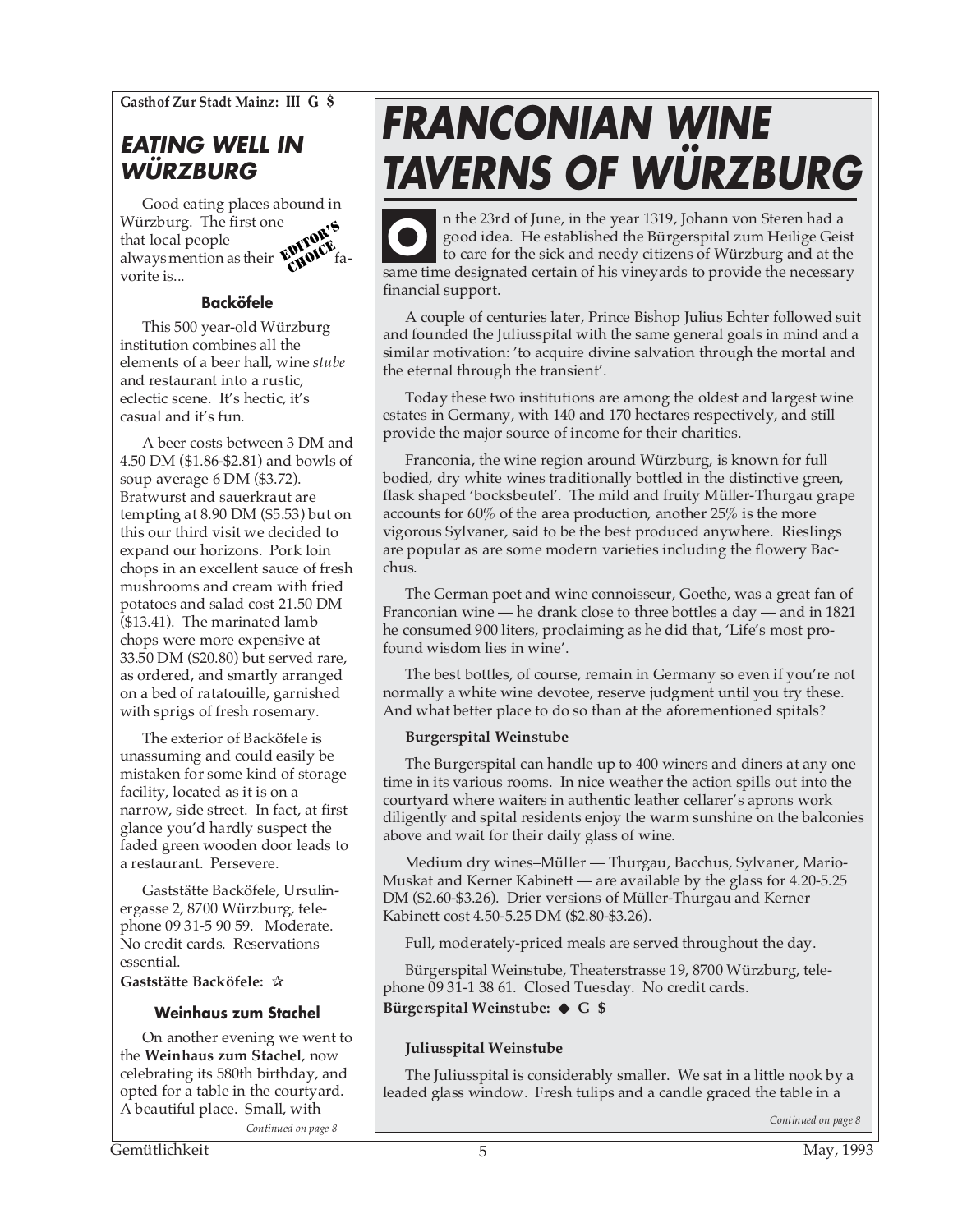# **VIENNA ROUNDUP**

*We'll return to Vienna in the next month or so and in due course our report on that city will appear in these pages. However, for some that may not be soon enough. For Vienna-bound summer travelers here is an update:*

#### **Karajan/Bernstein Festival**

Filmed concerts and operas conducted by Herbert von Karajan and Leonard Bernstein are shown outdoors on a giant screen at the Rathausplatz from mid-June to the end of July. Admission is free.

#### **Photos by Leibovitz**

Some 150 photographs by Annie Leibovitz will be displayed at the Kunsthaus from August 5 to October 3. Ms. Leibovitz is known for her photos of famous American entertainers and pop music stars which have appeared on the covers of *Vanity Fair* and *Rolling Stone*.

#### **Sculpture**

Until October at the Austrian Gallery in the Lower Belvedere is an exhibition of the Viennese baroque sculptor, Georg Raphael Donner.

#### **Mozart at the Schönbrunn**

Mozart's opera *Don Giovanni* and his *Requiem* performed as a ballet will be presented from July 7 to August 14 outdoors at the Schönbrunn Palace. The opera will play Wednesdays, Fridays and Saturdays, the Requiem on Mondays and Tuesdays. On evenings in which the weather does not permit an outdoor performance, ticketholders who have paid a surcharge of about \$9 can see the performance indoors in the palace's 300-seat

theater. Tickets are 250 AS to 750 AS (\$23 to \$68) without the surcharge and available from Wiener Kammeroper, Fleischmarkt 24, A-

#### *Gemütlichkeit Recomments...*

#### **VIENNA HOTELS**

**Luxury Imperial**, Kärntner Ring 16, A-1015 Vienna, phone 1-501 100, fax 501 104 10, Rating: **V Sacher**, Philharmonikerstrasse 4, A-1015 Vienna, phone 1- 514 56, fax 1-514 57810, Rating: **V**

**Expensive Kaiserin Elisabeth**, Weihburgasse 3, A-1010 Vienna, phone 1-515 26, fax 1-515 267, Rating: **III König von Ungarn**, Schulerstrasse 10, A-1010 Vienna, phone

1-515 840, fax 1-515 848, Rating: **III Römischer Kaiser**, Annagasse 16 3, A-1010 Vienna, phone 1- 512 7751, fax 1-512 7751 13, Rating: **III**

#### **Moderate**

**Kärntnerhof**, Grashofgasse 4, A-1011 Vienna, phone 1-513 19 23, fax 1-513 22 28, Rating: **II**

**Pension Neuer Markt**, Seilergasse 9, phone 1-512 2316, fax 1-513 9105, Rating: **II**

**Wandl**, Petersplatz 9, A-1010 Vienna, phone 1-534 550, fax 1-534 55 77, Rating: **II \***

**Schlossherberge am Wilhelminenberg** (Youth Hostel), Savoyenstrasse 2, A-1160 Vienna, phone 1-45 85 03-700, fax 1-45 48 76, Rating: **I**

#### **RESTAURANTS Expensive**

**Restaurant Korso**, Mahlerstrasse 2, A-1010, Vienna, phone 1- 515 16, fax 1-515 16550, Rating: ☆☆

**Zu den drei Husaren**, Weihburggasse 4, A-1010, Vienna, phone 1-512 10920, fax 1-512 109218, Rating: ☆

**Moderate**

**Am Lugeck**, Rotenturmstrasse/Lugeck 7, A-1010 Vienna , phone 1-512 79 79, Rating: ✰

**Falstaff**, Währinger Strasse 67, A-1010, Vienna, phone 1-42 27 41, Rating: ◆

**Himmelpforte**, Himmelpfortegasse 24, A-1010 Vienna, 1- 5131967, Rating: ◆

**Zum Kuckuck**, Himmelpfortgasse 15, A-1010 Vienna, phone 1-51 28 470, Rating: ✰

#### **Budget**

**Hopferl**, Naglergasse 13, A-1010, Vienna, phone 1-533 2641, Rating: ◆

**Smutny**, Elisabethstrasse 8, A-1010, Vienna, phone 1-587 13 56, Rating: ◆

**Zum Weissen Rauchfangkehrer**, Weihburggasse 4, A-1010, Vienna, phone 1-512-34-71, Rating: ◆

> 1010 Vienna, telephone 1-513 08 51, fax 1-512 44 48 26.

#### **Musicals**

The musical *Elisabeth*, on the life of Empress Elisabeth, is at Theater

an der Wein from July 16. The *Phantom of the Opera* is at the Raimundtheater until June 30. For tickets contact Vienna Ticket Service, Postfach 160, A-1043 Vienna, telephone 1-587 98 43, fax 1-587 98 44.

#### **Summer Concerts**

Vienna's 42nd **Summer of Music** offers 150 concerts at several venues from now until September 5. Among a long list of top ensembles scheduled to perform are the Vienna Philharmonic, the London Symphony Orchestra and the Academy of St. Martin in the Fields. Tickets are priced from 110 AS to 620 AS (\$10-\$56) Contact: Klangbogen Wien, Laudongasse 29, A-1080 Vienna, telephone 1-4000 8410, fax 1-4000 998410.

#### **Jazz in Vienna**

From July 1 to 15 the Vienna Jazz festival will feature such noted artists as Ray Charles, Nancy Wilson, Lou Rawls, Carlos Santana, Stevie Wonder, the Manhattan Transfer and the Count Basie Orchestra. Contact: Live Performance Service, Esteplatz 3/13, A-1030 Vienna, telephone 1-712 42 24, fax 1-712 3434.

#### **Getting Around**

A 24-hour rover ticket good for unlimited travel on the city's subway, trams and busses is 45 AS (\$4.40). A 72 hour rover ticket costs 115 AS and the weekly season ticket (valid Monday to Sunday, photo required) is 125 AS.

#### **Blue Danube Radio**

FM radio in English at 103.8 and 92.9 on the dial.

Vienna Tourist Board Obere Augartenstrasse 40 A-1025 Vienna Phone: 1-211 14-0 Fax: 1-216 84 92

M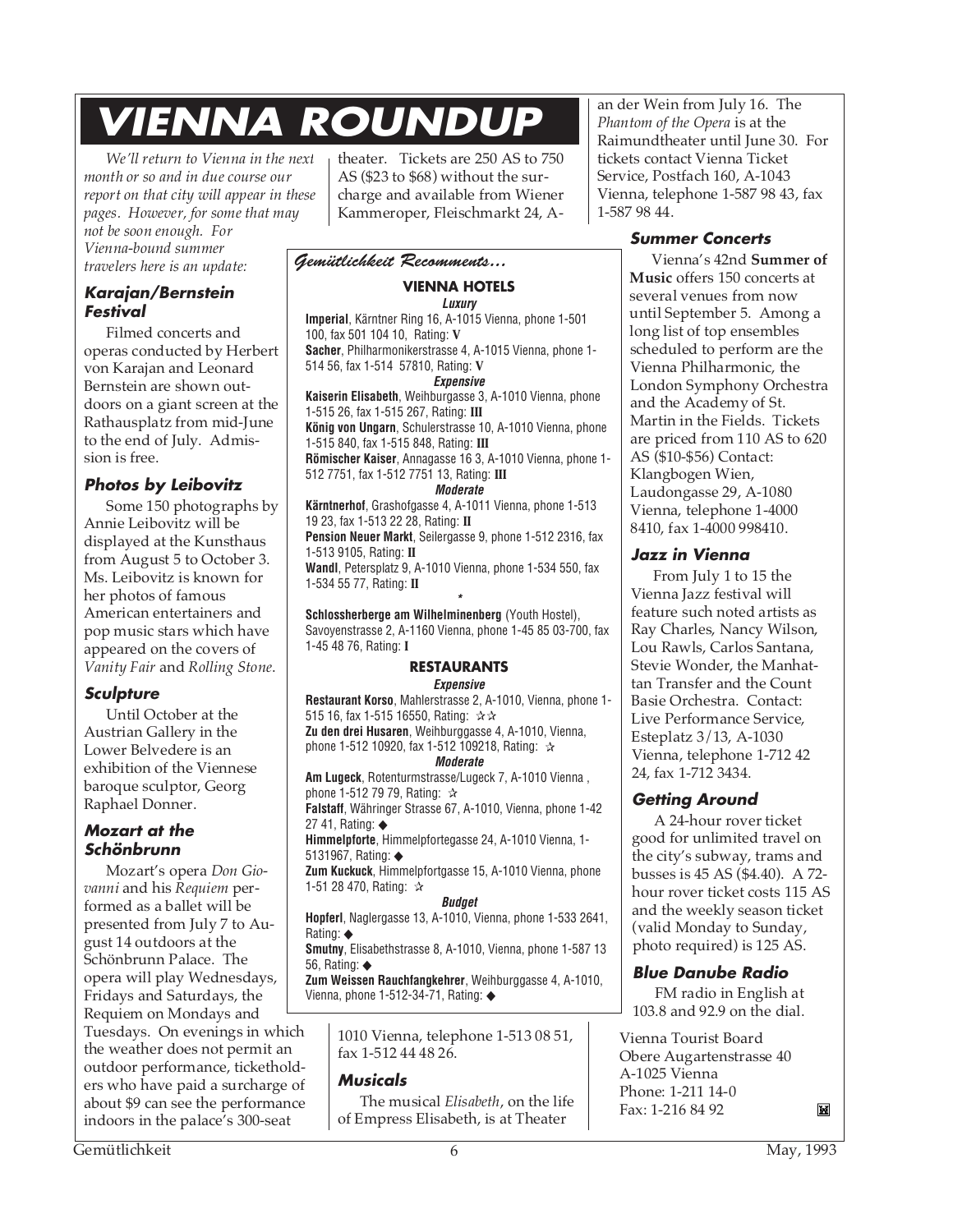

#### **LTU Sale Fares**

LTU International Airlines flies to several points in Germany from New York, Los Angeles, Miami and Orlando. High season — June 1 to September 30 — fares are \$898 from L.A., \$798 from Miami and Orlando and \$749 from New York. For travel during October subtract \$100 from those fares, providing tickets are purchased by June 30. Book through a travel agent.

#### **An Easy Bike Trip**

For the traveler who would like to do a little — but not too much bicycling in Europe, and not forgo fine accommodations and cuisine, **World Travelers** of Mercer Island, Washington, offers a four-day Frankfurt to Heidelberg bike tour. The \$575 per person price tag includes hotels, breakfasts, dinners, bicycles, bilingual guides and a support van to carry the heavy stuff. Call 1-800-426-3610.

#### **Northern Rentals**

Thatched roof, Friesian houses, some of them with such diverse amenities as pianos, windmills and swimming pools, can be rented in Germany's northern state of Schleswig-Holstein for prices beginning at 1,400 DM (\$860) per week. Contact: Gitta's Landhäuser, Seestrasse 5, D-W-8757 Karlstein/Main, phone 06188-77134.

#### **For Archaeology Buffs**

Seminars entitled "Archaeology on the Spot" are offered July 23-29 (480 DM/\$298) and November 10- 14 (340 DM/\$211) in Trier. New discoveries, mostly from Roman times, are constantly being made in the Mosel region between the Eifel and Hunsrück. Amateur archaeologists can take part in excursions to dig sites. Contact: Tourist Information, Postfach 3830, D-W-5500 Trier, Germany. Telephone 0651-978 080.

#### **Black Forest Vacation Rentals**

*Gemütlichkeit* believes the best European travel bargains involve renting an apartment, house or condominium. Where does one find good deals? How about the small, southern Black Forest towns of Görwihl and Herrischried where vacation apartments begin at 245 DM (\$152) per week. Contact: Verkehrsamt, D-W-7883 Görwihl, phone 07754-708 10. Or, Verkehrsamt, D-W-7881 Herrischried, phone 07764-61 91.

#### **Opera Tickets**

Opera fans should know about **Eventnet**, a New England firm which can book tickets to all of Europe's major opera houses including Vienna, Paris, Berlin, Dresden, Munich, Hamburg and London. Contact: Eventnet, 319 Woodford St., Portland ME 04103- 5609, phone 800-729-5609, fax 800- 795-7469.

#### **"Fly" an Intercontinental Jet**

Aviation enthusiasts yearning to sit at the controls of a Boeing or Airbus jet can do so in one of **Lufthansa's** flight simulators in Frankfurt, Bremen or Berlin for from 500 DM to 700 DM per hour (\$310 - \$435). Contact Lufthansa at its main Frankfurt office, phone 069-696 2777, fax 069-696 4599.

#### **Lufthansa Flights from Detroit**

Detroit now has new Lufthansa service in the form of three nonstops per week to Frankfurt. The flights are operated by Condor, a Lufthansa subsidiary, and depart Mondays and Thursdays at 5:05 p.m. and on Wednesdays at 9:20 p.m.

#### **Cook's Tour**

*Gemütlichkeit* espouses independent travel to Europe and that is why most of the many tour brochures that cross our desk are discarded. Occasionally, however, when we get wind of something a bit out of the ordinary we pass in on to you. In that category is Herzerl Tours "Austrian Cooking, Wine and Coffeehouses" tour, which claims to

give participants an insight into "three things Austrians adore and do well — cooking, growing wine and making coffee." The tour includes cooking classes, private visits to wineries and stops at some of Vienna's oldest coffee houses. From New York, the October 23-30 tour is priced at \$1,830 and includes airfare, transfers, first class hotel, breakfast and lunch or dinner each day, two operetta or concert tickets, cooking classes, lectures at coffeehouses and heurigen and an English-speaking guide. Phone Herzerl Tours 212-867-4830.

#### **Heidelberg Packages**

We receive many press releases from local tourist offices promoting discount prices for multi-night stays. It indicates to us that one of the first places to start looking for bargain hotel rates is the tourist office of the towns one plans to visit. Heidelberg, perhaps Germany's most expensive small city, offers "Three Days in Heidelberg with a Heart" priced from 197 DM (\$121) and including two nights lodging, breakfasts, entrance to the castle, a city tour and a Neckar cruise. Contact: Verkehrsverein, Postfach 105860, D-W-6900 Heidelberg, phone 06221- 10823, fax 06221-165108.

#### **Lugano Package**

Lugano, another town that can wreak havoc with a travel budget, offers a "Romantic Lugano" package that includes three overnights, breakfasts and dinners, unlimited travel on local urban transport, a funicular ride to Mont Brè, a train trip to Ponte Tresa, a boat ride to Morcote and entrance to several museums. Per person prices are 214 Sfr. (\$146) for a two-star hotel, 319 Sfr. (\$217 ) for a three-star hotel, 433 Sfr. (\$294) for four-star accommodations and 595 Sfr. (\$405) for a five star hotel. Contact: Ente Turistico Lugano, Riva Albertolli 5, CH-6901 Lugano, Switzerland, phone 091-21 46 64, fax 091-22 76 53. **IN**